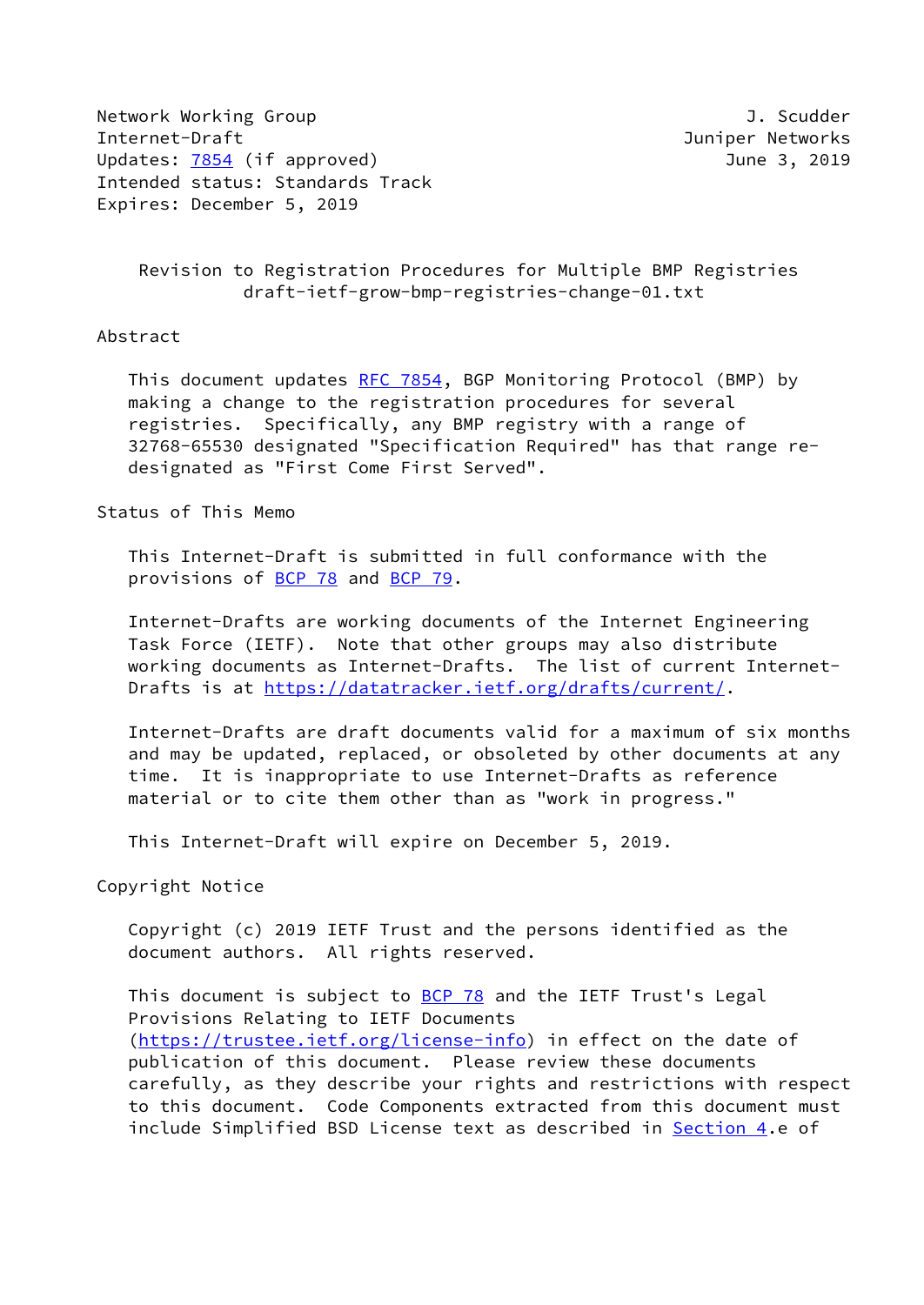<span id="page-1-1"></span>

| Internet-Draft |  | BMP TLV Registration Procedures |  | June 2019 |  |
|----------------|--|---------------------------------|--|-----------|--|
|----------------|--|---------------------------------|--|-----------|--|

 the Trust Legal Provisions and are provided without warranty as described in the Simplified BSD License.

Table of Contents

|  | 1. Introduction $\ldots \ldots \ldots \ldots \ldots \ldots \ldots \ldots \ldots$ |  |  |  |  |  |  |  |  |  |  |
|--|----------------------------------------------------------------------------------|--|--|--|--|--|--|--|--|--|--|
|  |                                                                                  |  |  |  |  |  |  |  |  |  |  |
|  |                                                                                  |  |  |  |  |  |  |  |  |  |  |
|  |                                                                                  |  |  |  |  |  |  |  |  |  |  |
|  |                                                                                  |  |  |  |  |  |  |  |  |  |  |
|  |                                                                                  |  |  |  |  |  |  |  |  |  |  |

## <span id="page-1-0"></span>[1](#page-1-0). Introduction

 [RFC7854] creates a number of IANA registries that include a range of 32768-65530 designated "Specification Required". Each such registry also has a large range designated "Standards Action". Subsequent experience has shown two things. First, there is less difference between these two policies in practice than there is in theory (consider that [\[RFC8126](https://datatracker.ietf.org/doc/pdf/rfc8126)] explains that for Specification Required, "Publication of an RFC is an ideal means of achieving this requirement"). Second, it's desirable to have a very low bar to registration, to avoid the risk of conflicts introduced by use of unregistered code points (so-called "code point squatting").

 Accordingly, this document revises the registration procedures, as given in [Section 2](#page-1-2).

<span id="page-1-2"></span>[2](#page-1-2). IANA Considerations

 IANA is requested to revise the following registries within the BMP group:

- o BMP Statistics Types
- o BMP Initiation Message TLVs
- o BMP Termination Message TLVs
- o BMP Termination Message Reason Codes
- o BMP Peer Down Reason Codes
- o BMP Route Mirroring TLVs
- o BMP Route Mirroring Information Codes

 For each of these registries, the ranges 32768-65530 whose registration procedures were "Specification Required" are revised to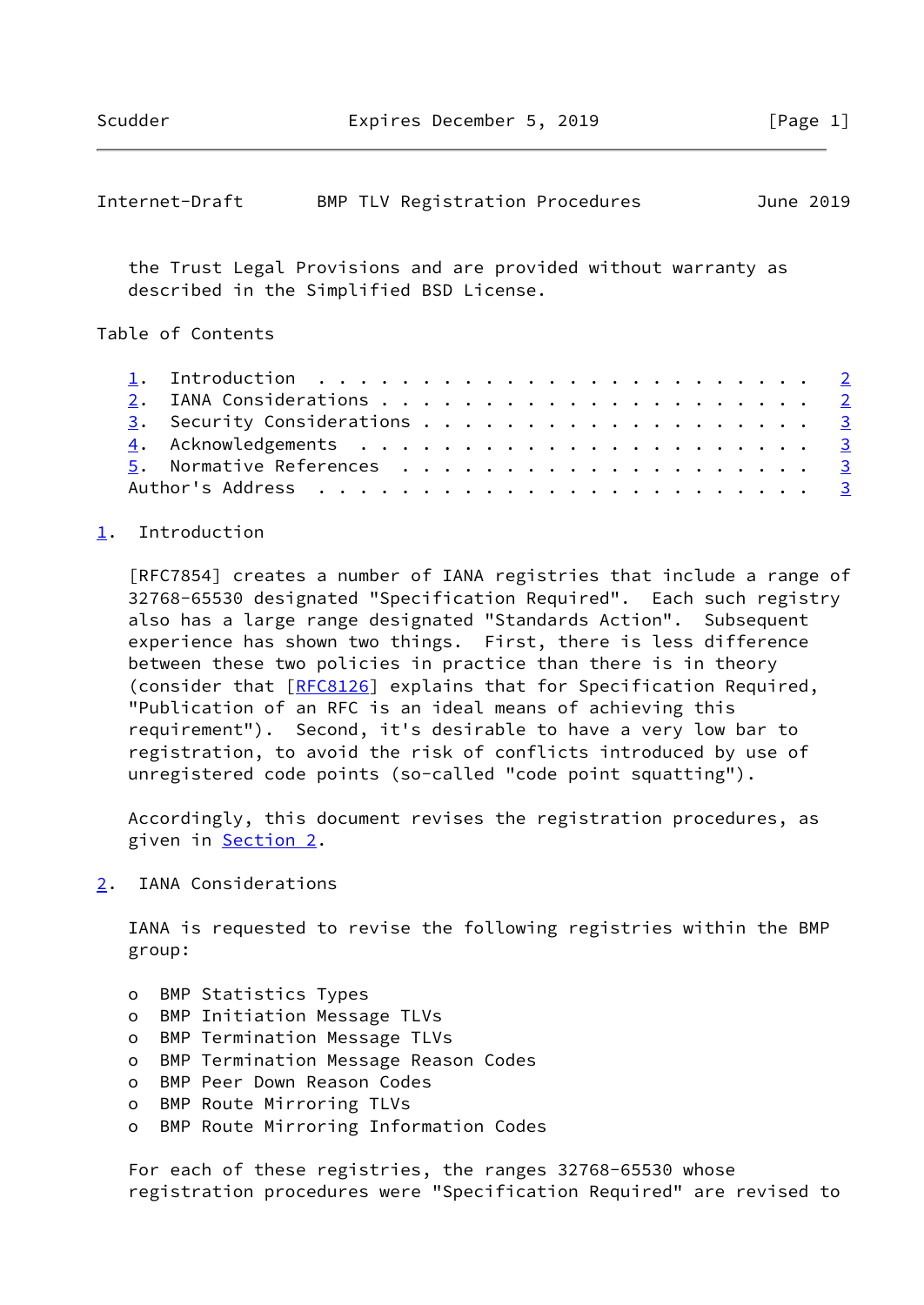have the registration procedures "First Come First Served".

<span id="page-2-3"></span><span id="page-2-2"></span><span id="page-2-1"></span><span id="page-2-0"></span>

|                  | Scudder                                                                                 | Expires December 5, 2019                                                                                                                                                                                                       | [Page 2]  |
|------------------|-----------------------------------------------------------------------------------------|--------------------------------------------------------------------------------------------------------------------------------------------------------------------------------------------------------------------------------|-----------|
|                  | Internet-Draft                                                                          | BMP TLV Registration Procedures                                                                                                                                                                                                | June 2019 |
| 3.               |                                                                                         | Security Considerations                                                                                                                                                                                                        |           |
|                  |                                                                                         | This revision to registration procedures does not change the<br>underlying security issues inherent in the existing [RFC7854].                                                                                                 |           |
| $\overline{4}$ . | Acknowledgements                                                                        |                                                                                                                                                                                                                                |           |
|                  |                                                                                         | Thanks to Jeff Haas for review and encouragement.                                                                                                                                                                              |           |
| $\overline{5}$ . |                                                                                         | Normative References                                                                                                                                                                                                           |           |
|                  |                                                                                         | [RFC7854] Scudder, J., Ed., Fernando, R., and S. Stuart, "BGP<br>Monitoring Protocol (BMP)", RFC 7854,<br>DOI 10.17487/RFC7854, June 2016,<br><https: info="" rfc7854="" www.rfc-editor.org="">.</https:>                      |           |
|                  | [RFC8126]                                                                               | Cotton, M., Leiba, B., and T. Narten, "Guidelines for<br>Writing an IANA Considerations Section in RFCs", BCP 26,<br>RFC 8126, DOI 10.17487/RFC8126, June 2017,<br><https: info="" rfc8126="" www.rfc-editor.org="">.</https:> |           |
|                  | Author's Address                                                                        |                                                                                                                                                                                                                                |           |
|                  | John Scudder<br>Juniper Networks<br>1194 N. Mathilda Ave<br>Sunnyvale, CA<br><b>USA</b> | 94089                                                                                                                                                                                                                          |           |
|                  |                                                                                         | Email: jgs@juniper.net                                                                                                                                                                                                         |           |